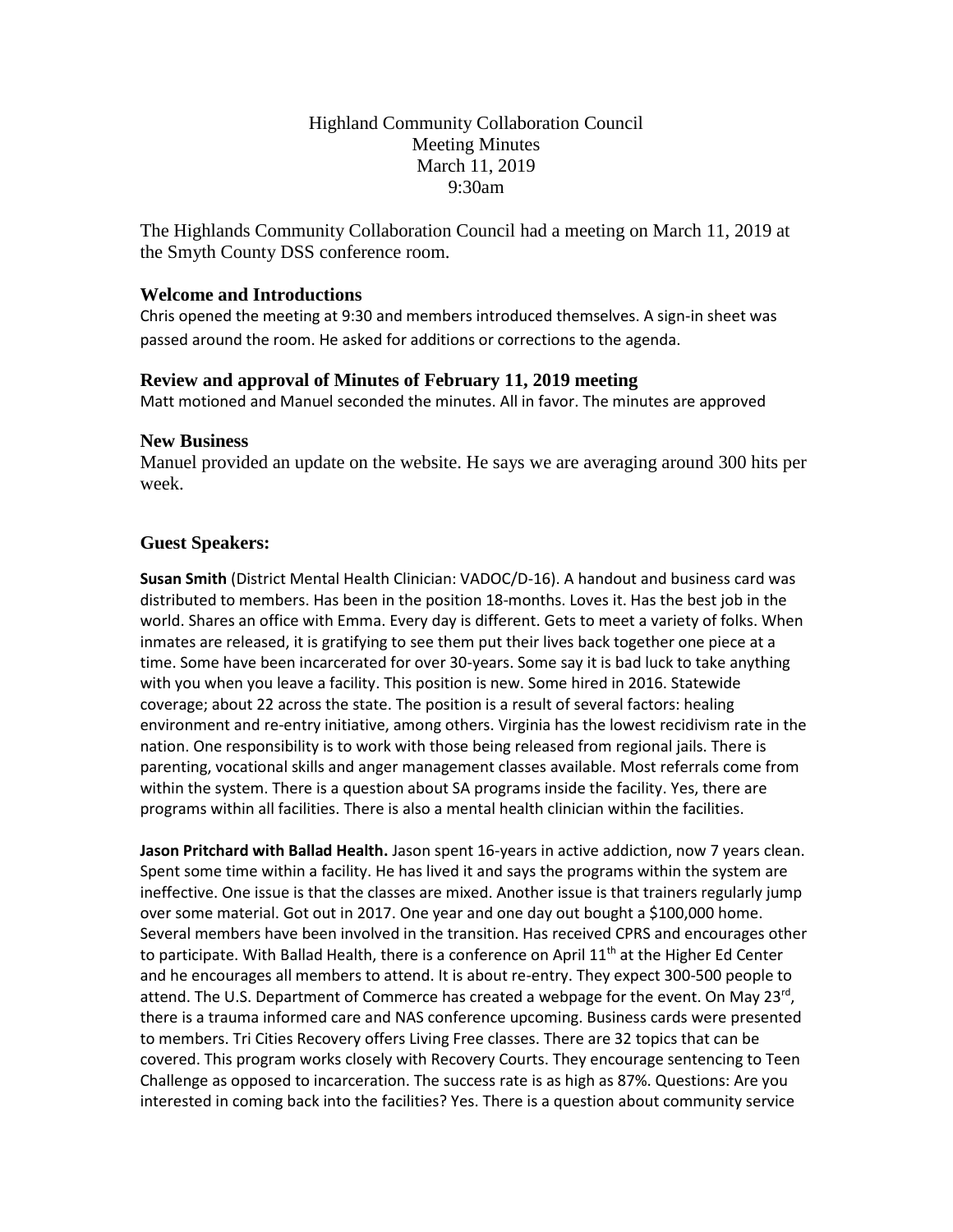for fines. Low wages and probation are an issue. Works 50 hours a week at job and about 80 hours per month at Tri Cities. Emma says Pocahontas is interested in having him come over and present some information. 90% of people are defeated before leaving the system. He says he has 3 felonies and a drug charge on his record and has been able to have a successful career. His boss went to bat for him to encourage HR to work with him. He is currently on Federal probation. He has had some success with helping others. Living Free is taught in Saltville and a couple in Abingdon, and one in Wytheville.

### **Janie Edwards with Arise (Family Preservation Services)** Postponed. Janie will present at the April meeting.

## **April 2019 Council Presentations: Suggestions?**

Janie Edwards with Arise (Family Preservation Services). Josh Richardson with Mount Rogers would like to present on Intercept 2 (Jail Diversion). Sober Friends Social and Support Group will present.

**Sub-Committee Reports** None

**Re-entry Updates** None

### **Local Coalition Updates**

#### **Sub-Committee Reports:**

*Housing Committee/ Service Integration Committee/ Grants/Finance Committee* (Matt, Emma, Andy, Felisha, Andy and Linda) None

*Employment Committee:* (Jimmy with DARS, Mike with VEC) None

*Mentoring Committee/ Substance Abuse Committee:* (Ruth, Teresa, Chris, Chuck) None *Public Relations Committee:* (Kim, Manuel) None *Executive Committee:* (Chris, Kim, Felisha and Chris). None

#### **Questions/Concerns/Comments/Announcements:**

Pocahontas is having a resource fair on April  $11<sup>th</sup>$ .